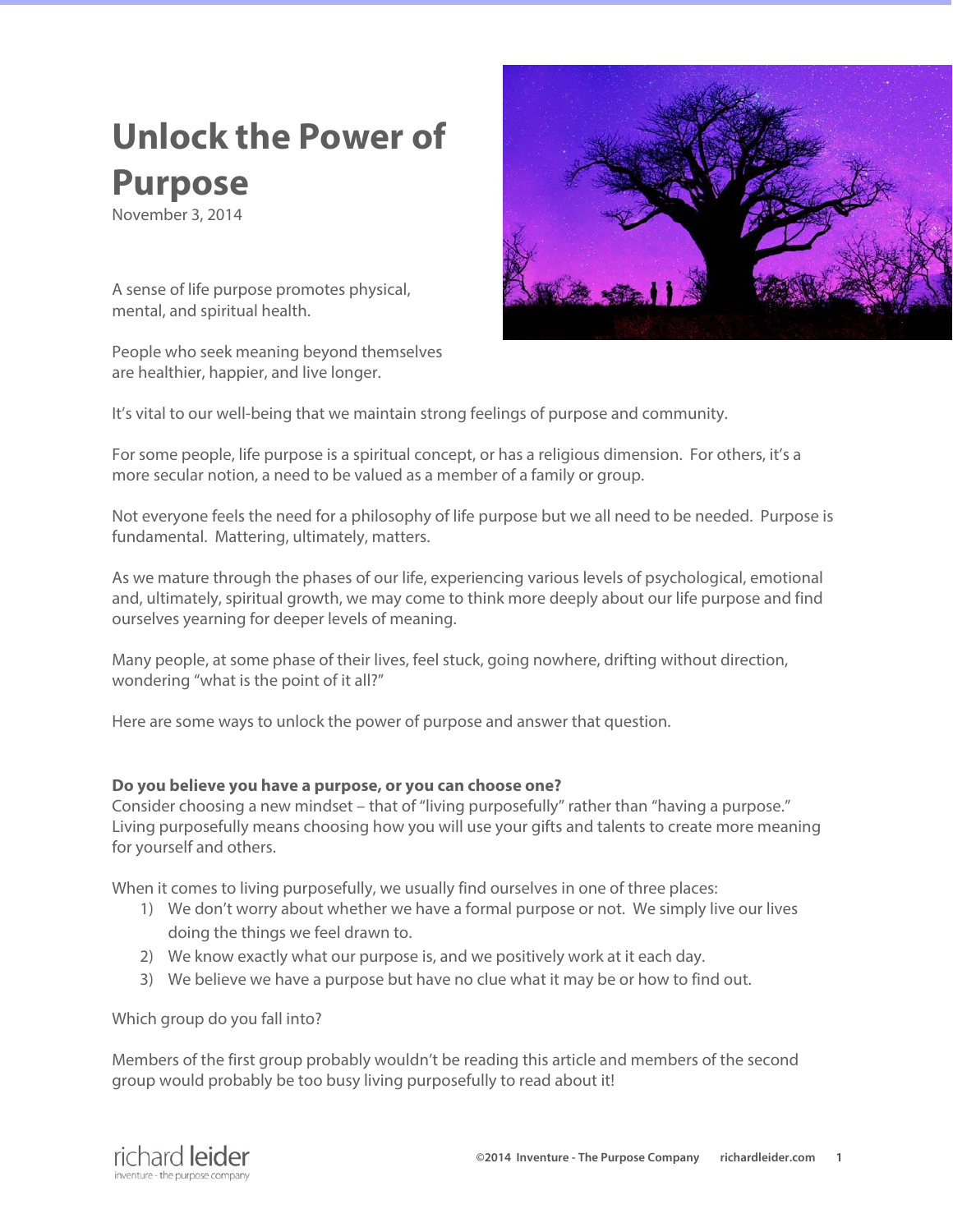The majority of people who read this article probably fall into group #3. If you're not sure if you do, reflect on these questions:

- Have you recently felt like you'd like to be doing more with your life?
- Do you often yearn to use your gifts (natural talents) to contribute more to the world?
- Do you feel like you're "majoring in the minors" wasting time on things that are too small for you?
- Do you desire to "major in the majors" serve others in a larger way but don't know how?
- Do you ever wonder if "this is it?"

If you answered "yes" to most of these questions, you're probably ready to unlock the power of purpose.

# **Two Schools of Thought**

If you ask enough people (like I do!), you'll probably find that there are two basic schools of thought regarding life purpose:

- 1) Those who believe that a life purpose is something that we are born with, that it is planted in our souls before we are born and we must embody or achieve it. It's our embedded destiny, so to speak, and we have no choice in the matter.
- 2) Those who believe that fate and destiny don't exist and we have the power (or "free will") to choose our life purpose and do anything we want with our lives.

Which group do you belong to? Fate and destiny? Or, free will?

There are no easy or perfect answers to this question. So, if you're still not sure, I'd like to propose a workable compromise for you. What if a life purpose is something you are born with, but you also have full control over how and when you activate it? What if, with a little reflection and choice, you could move naturally and easily toward your life purpose without feeling like you "have to" do specific things?

You might be surprised to discover that unlocking your life purpose can be a fulfilling and enjoyable process. It's the kind of "choice" that changes everything – from emptiness to fulfillment, from boredom to passion and beyond.

Humans were created for choice. Choice is the intention – power in purpose. Personally, I believe that by a loving Source (God), we were given free will to choose how we think, act, react. America, in fact, was founded on the idea that people have the freedom and the responsibility to make choices.

Personally, I also believe that each of us is an "experiment of one." Each of us has an embedded destiny – a life purpose – but it is something that comes very enjoyably and naturally to us. It's not something that's difficult, unpleasant, or burdensome.

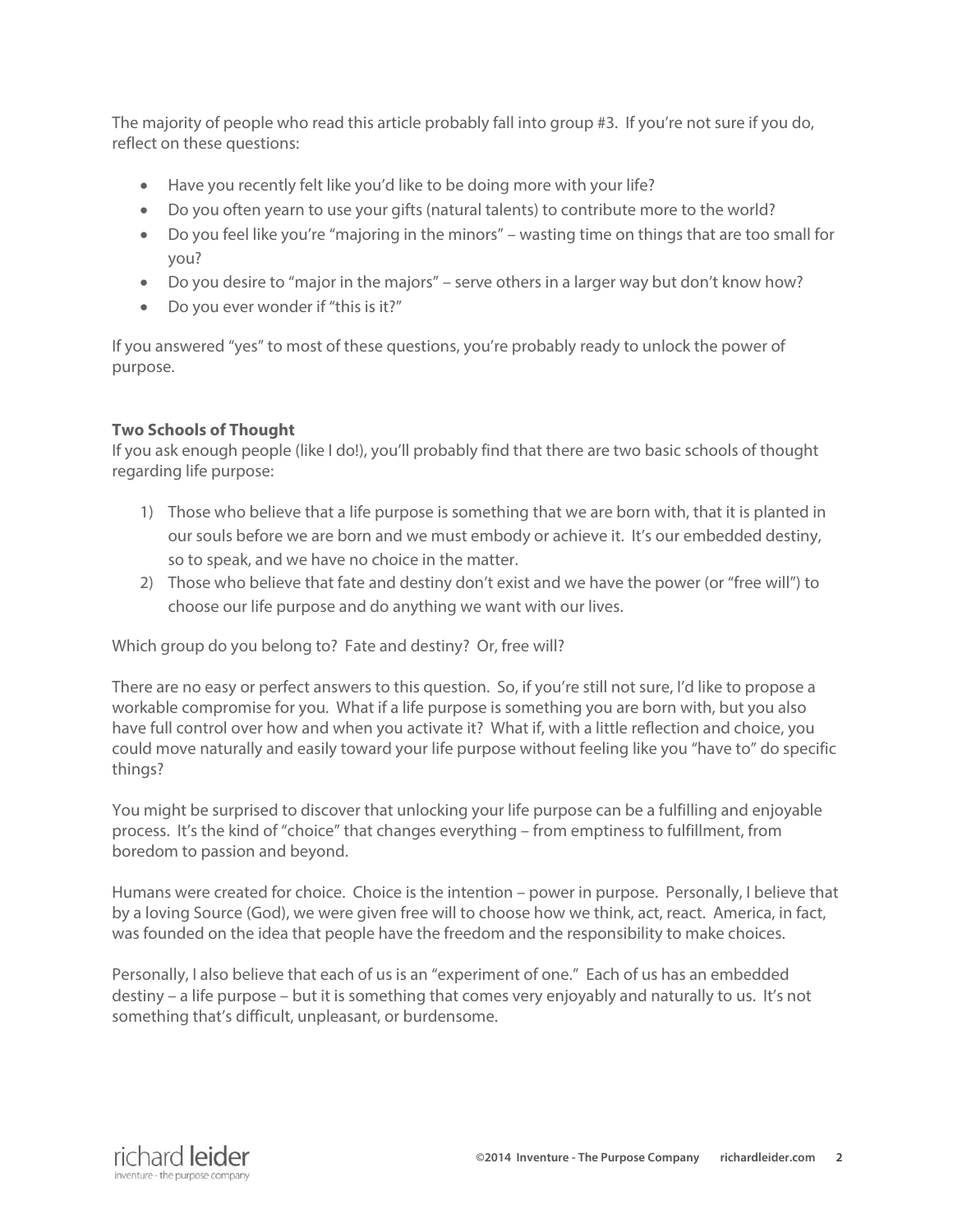## **Unlocking Purpose**

The dictionary defines purpose as:

- 1) An object or result aimed at: INTENTION
- 2) RESOLUTION, DETERMINATION

What does this suggest? A "purpose" can be as simple as an intention or a resolution. So, a "life purpose" is really nothing more (or less) than a choice or intention to live in a certain way.

A life purpose is realized through "attention" – by getting to know your authentic self, exploring your gifts or natural talents and passions, and "intention" – choosing the best possible expression to share them with the world.

"Finding your purpose is a misleading concept because it's not something we have to go out and "get," but rather something we need to turn within and "unlock."

We've already got it – even if we haven't clearly realized it yet!

How do we unlock it? By looking in the most obvious places – our gifts, passions, and values.

Our purpose will always be something that:

- We feel that we are naturally good at and enjoy doing
- We feel passionate and care deeply about
- We feel fits our values and ways we prefer to operate in the world.

Recall earlier I mentioned that your ideas about your life purpose being unpleasant are groundless? It's true. Why would we be given a life purpose that doesn't match the "authentic essence" of who we are?

Would the universe expect a gifted artist to spend her life crunching numbers in an accounting firm? Would the universe expect us to wait tables when our true passion is environmental education?

Our life purpose will always express our true gifts, passions, and values. No exceptions. Does that inspire a little sigh of relief for you? Hopefully it will.

Before we can discover our true life purpose, we need to "unlock the clues" that lead to it. Namely, things we love to do, feel passionate about, and are important to our way of being.

## **What's Calling?**

Take a look at the Calling Cards<sup>™</sup> exercise on these websites. The exercise will help you unlock your purpose.

- Richardleider.com
- Lifereimagined.org

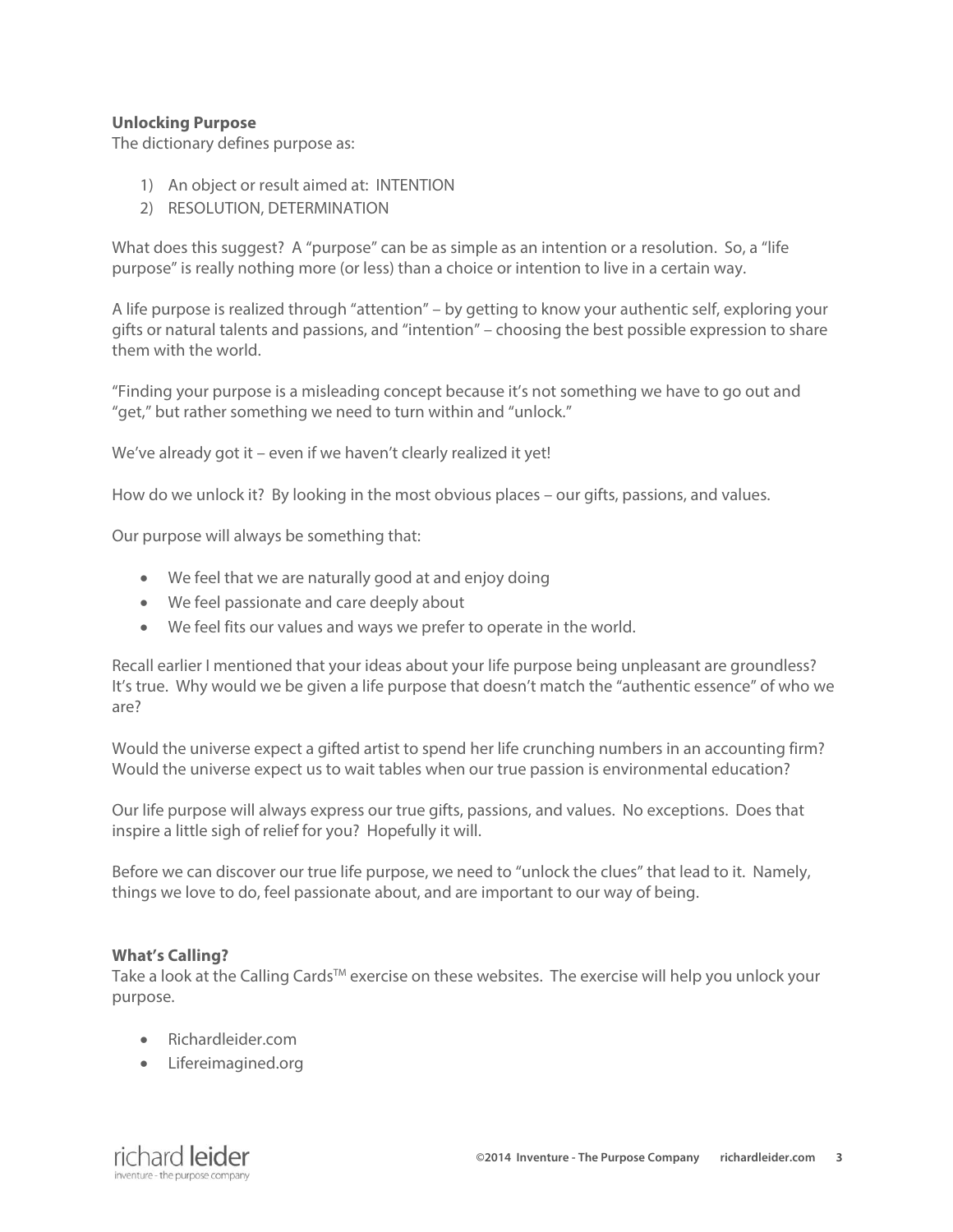Don't be put off by the work of unlocking your life purpose. There's nothing mystical or mysterious about it. It's natural to seek meaning in our lives. And it's important for our health and happiness. Yet, it does require some work. It's rarely revealed to us without some digging.

The search for life purpose is far more straight-forward than we might expect. Getting it wrong, over and over, is part of the process. It's how we grow.

#### **What is Purpose?**

In simple terms, our life purpose is to GROW and to GIVE!

In no sense is any life meaningless. We all impact those around us.

Let's begin at the beginning. From the standpoint of evolutionary biology, the ultimate purpose of life is to sustain life. To "sustain life" means much more than just to survive and reproduce. Survival requires constant "growth."

Nature doesn't stand still; change is the only constant. This is a fundamental law that we can't avoid. To change is to either "grow and survive" or to "decay and die."

We humans don't just grow physically. We also experience "inner growth." We grow intellectually, emotionally, spiritually, and socially.

Community connection is vital for survival. The needs to "grow" and to "give" are essential elements to our evolutionary survival strategy (along with intelligence and choice). Our early ancestors learned the wisdom, in survival terms, of personal growth, and of giving today because you might need help tomorrow.

Our growth determines our capacity to give.

Through our inner growth as individuals, we collectively contribute to the advancement of the community as a whole. The greater our individual growth, the greater the clarity of our gifts serving those around us. Through them in turn, our impact extends indefinitely, ever rippling outwards.

The quality and individual reach of our service to others is what differs. We give to our family, community, and world in accordance with the quality of growth we project.

As we grow, this impact becomes more subtle, refined, and more powerful. The power of purpose.

Inner "growth," then, is essential to our capacity for "giving."

The gifts we give will be framed and scaled by the phase of our life, and by our present roles, responsibilities, and maturity. We may for example be a parent, a business person, a teacher, a student, a caregiver, an employee, a retired person, or be in any number of these or other roles. Each of our phases and roles in life carries choices for us to "give" and to "grow."